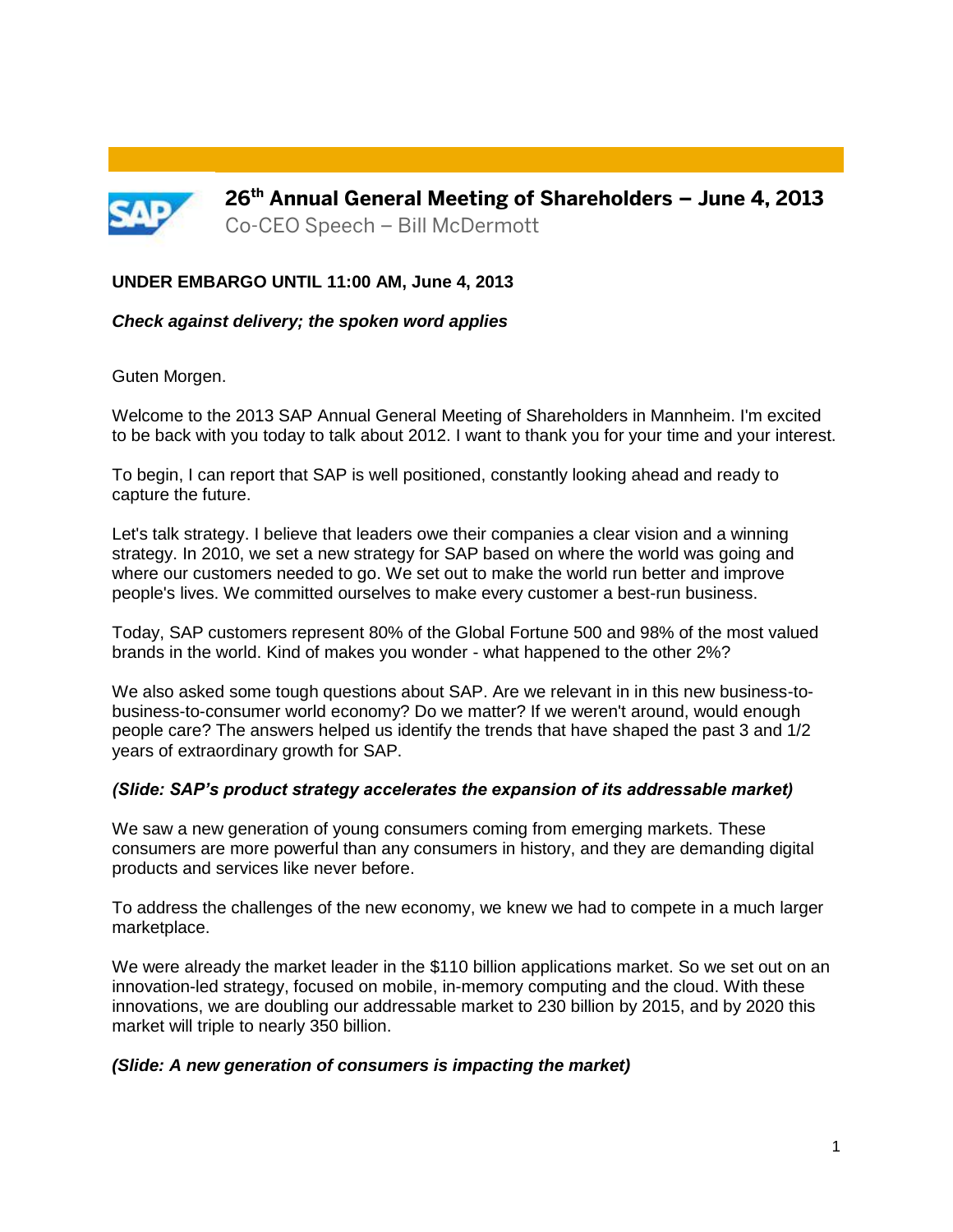On Mobility, we saw that this new generation of young consumers was the first ever born into the mobile device. The future of computing is mobile, with over 50 billion devices worldwide. That's why we built an industry leading mobile security and application platform. The acquisition of Sybase helped propel us to industry leadership. In 2012 we achieved €222 million in software revenue - an increase of more than 70% over the prior year.

How about big data? We saw that with all these devices, data in the world was doubling every 18 months. While everyone was talking about "big data," we realized that 99% of that data was "dark data." It was completely useless to our customers and offered limited business value. That's why, under the visionary leadership of Hasso Plattner, Vishal Sikka and their brilliant engineers, we invented SAP HANA. With HANA, business leaders will not have to wait for days to see their business performance. Today, HANA delivers accurate information at the speed of thought.

Imagine the countless ways for the world to use this breakthrough innovation - in business analytics, health care, public safety, retail and education to name a few. I can report to you today that SAP HANA is now the fastest selling business software product in history. It took over 18 years for SAP to reach €400 million in revenue. It took HANA only 18 months to get there - it delivered €392 million in revenue in 2012, growing by 142% year-on-year. HANA is not only the intellectual renewal of SAP, it is the platform that all future products will be based on and it will reinvent entire value chains.

Now for cloud, as the consumer-driven world becomes more real-time, we saw that SAP customers would look for easier ways to consume our software. We saw that cloud was becoming the new IT. Business executives in human resources, procurement and sales wanted easy-to-use solutions in the public cloud. So we made back-to-back bold moves and acquired two leading cloud companies. With SuccessFactors and Ariba, we are now the most relevant cloud company in the business software industry with more than 29 million users. We also captured the business network in the cloud, with nearly half a trillion in commerce, with plenty of room to grow in an 8 trillion market opportunity.

The results showcase the success of this approach - together our two cloud segments generated €456 million in revenue in 2012, achieving an impressive 4-digit growth rate. We are well on our way to a 2 billion cloud business by 2015. Let's take a look at the cloud story from the customer's perspective.

Please enjoy a brief video presentation about Hilti AG.

# **[VIDEO: Hilti and the Cloud]**

Last month, we took a major step to bring our cloud strategy to a whole new level. CEOs were looking for a private cloud environment to run their most critical company operations. They wanted security, reliability and fast access to innovation. We announced the SAP HANA Enterprise Cloud to give businesses this exact solution.

Whether public cloud, private cloud or on-premise, it all comes back to choice for SAP customers. Because the customer and the customer alone determines whether we win or we lose.

# *(Slide: 2012 – SAP continues double-digit growth)*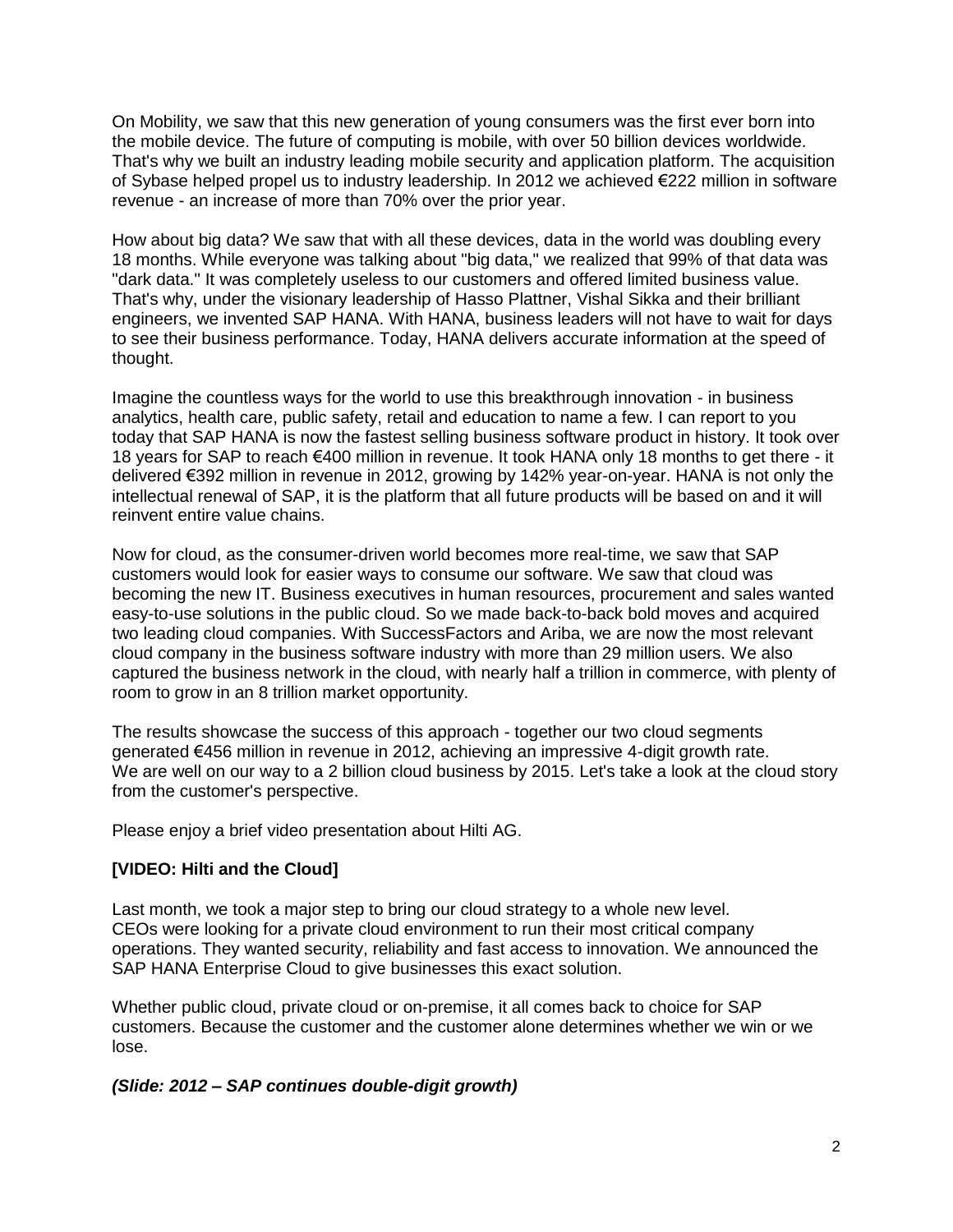I'd now like to share the results delivered by this innovation strategy in 2012. Please note all numbers are non-IFRS and growth rates are non-IFRS at constant currencies, unless otherwise noted.

2012 was a very strong year, with 13% Software and Software Related Services - or SSRS growth. SSRS revenue reached  $€13.2$  billion. This is 4 times faster than the market growth, based upon Gartner's research estimates for the overall software market.

In 2012 we began reporting our software and cloud revenues together. We reached €5 billion in Software and Cloud subscription revenue. Traditional software license revenue from our onpremise business, plus our cloud revenue increased 17%. We are growing at double the rate of our closest competitor.

We saw a 10% increase in total revenue to €16.3 billion. Our innovations continued to drive growth, with SAP HANA generating €392 million - that is triple digit growth exceeding expectations.

Our operating profit grew almost twice as fast as our primary competitor on an as-reported basis. We achieved €5.2 billion in operating profit.

Our operating margin was 32%. Acquisitions of SuccessFactors and Ariba alone impacted operating margin by 1.0 percentage point. We also added more than 1,800 positions in sales to ensure we remain a growth company.

# *(Slide: Strong growth across all regions)*

Our performance was strong and consistent across all geographies and industries. We are gaining market share and growing faster than our competition.

Americas achieved 24% growth, delivering almost €2 billion in software & cloud subscriptions. This was impressive given the ongoing fiscal policy debate in the United States. We're growing almost two times faster in the Americas than our closest competitor.

EMEA had a solid overall performance, especially in light of the well reported euro debt crisis. Our full-year Software and Cloud subscription revenue in EMEA grew by 12%. This is particularly significant when you compare our performance against the nearest competitor, which was down 2% year over year in EMEA.

APJ had its best ever year, growing at 20% year over year. Here we're growing two and one half times faster than the nearest competitor. The strong growth in APJ was driven by Japan as well as by the rapid adoption of innovations such as Cloud and HANA.

We also remain committed to our emerging markets. We are not only expanding our presence in the BRIC; we're also focused on Turkey, Mexico, the Middle East and Africa. China continues to be a strong example of our commitment to the world's great markets. Now, with a team of more than 4,100 employees in China and a growing ecosystem, we are "innovating in China, for China."

#### *(Slide: Reaching more customer through our ecosystem)*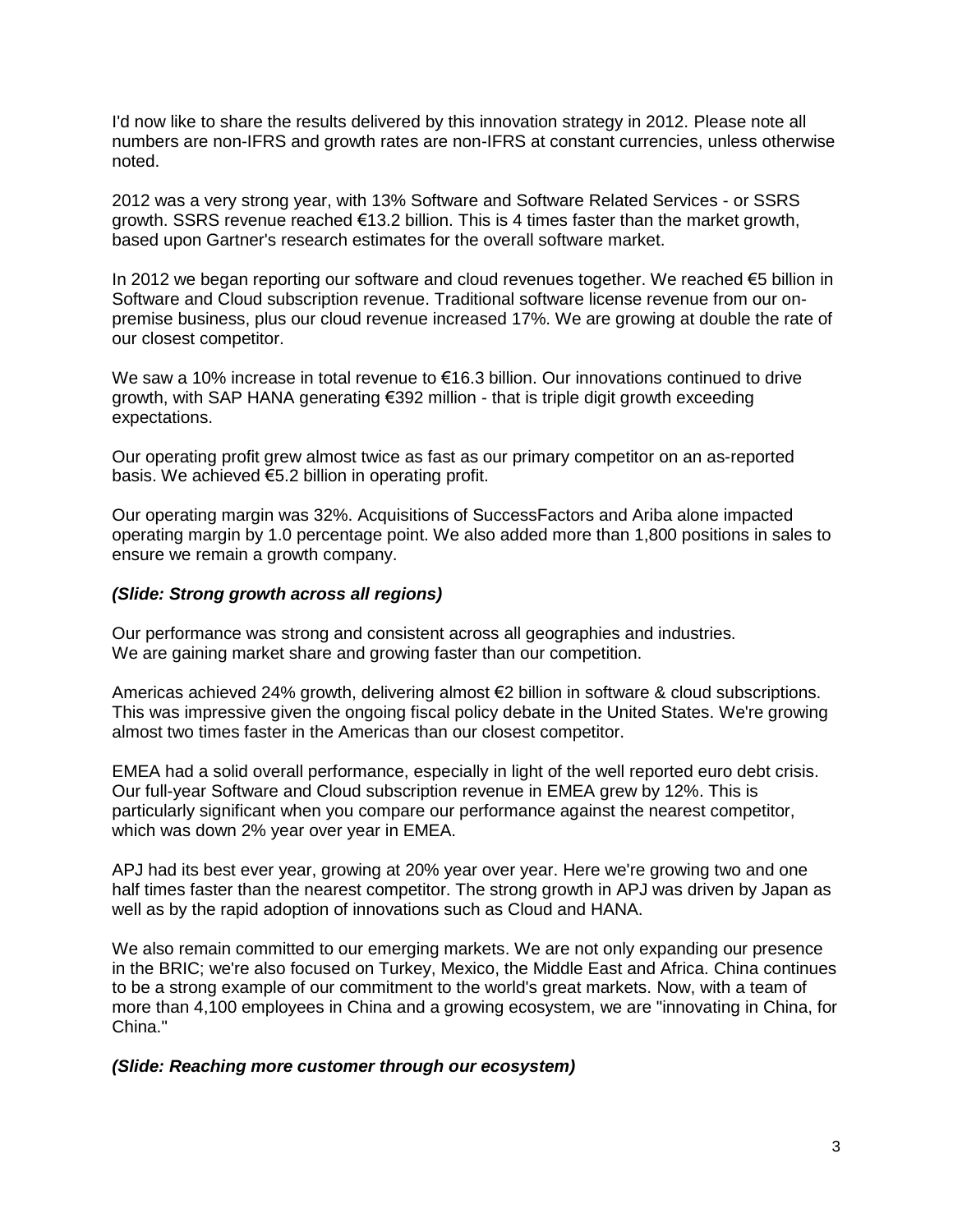Our partners are also an important channel that we have grown over the past three years. Sales from indirect channels started around 8% in 2010, it's now at 34% and well on its way to our stated goal of 40% by 2015.

We are also empowering a new class of ecosystem and the next generation of entrepreneurs today we have over 450 start-ups innovating on HANA.

# *(Slide: New DFB fan experience with SAP HANA)*

Another cornerstone of our strategy is a focus on 25 distinct industries. We are seeing strong growth across the board in industries, including manufacturing, financial services, retail distribution and health services.

Through our innovations and the tuck-in acquisition of Ticket-Web, we expanded to our 25th industry - Sports and Entertainment Management. Our Sports solutions are enriching the experience of events like motor racing and the Kiel Week sailing regatta. In Germany - and I know many of you are soccer fans - the German Football Association (DFB) has licensed SAP solutions and services to run its business.

This is happening with leagues and franchises all over the world.

# *(Slide: SAP stock outperformed important indices)*

The success of our strategy and execution has not gone unnoticed by the capital markets. SAP stock increased 48.6% in 2012 and clearly outperformed the significant benchmark indexes.

The increase in SAP stock is the fifth largest increase in 2012 among DAX-listed companies. In July 2012, thanks to our shareholders' trust in SAP, we became the most valuable company listed on the DAX.

Today our market capitalization is €72 billion.

# *(Slide: Our strategy is moving full speed ahead)*

I can speak for my colleagues on the Executive Board and all employees in saying that we are proud to be a truly global software company.

Today, we are a top 20 global brand and the most valuable brand of any company based in continental Europe.

This innovation-led strategy has been built around the fastest-growing categories - mobile, inmemory computing and the cloud.

Today, we are the leader in Applications, Analytics and Mobile. We are the fastest-growing database company in the world and we have excellent momentum in the cloud.

Our 65,000 employees are more motivated than ever to meet this opportunity. They believe in the future of SAP.